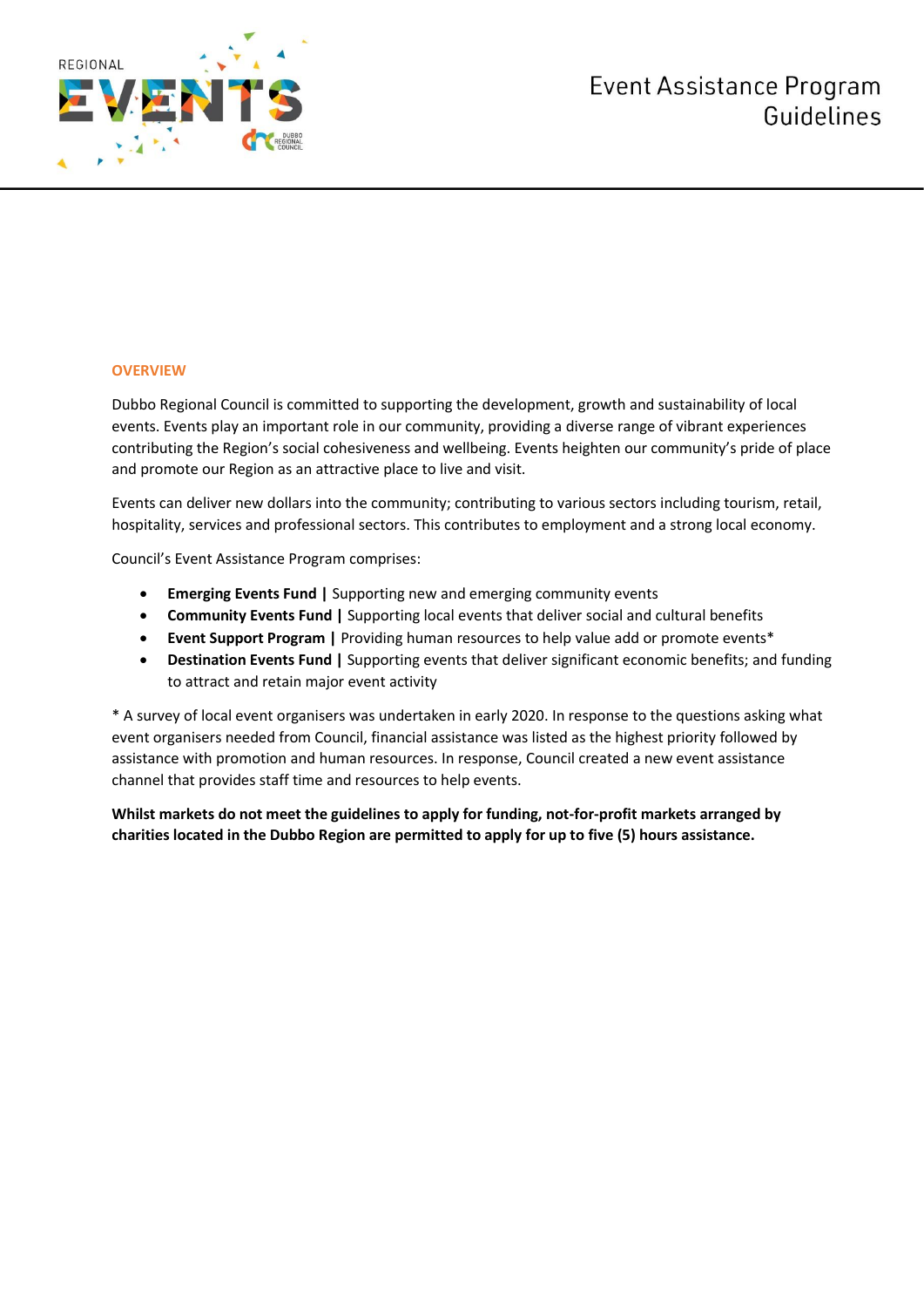

# **IMPORTANT INFORMATION**

- All applicants will be required to submit an application online via SmartyGrants. No paper applications or applications via email or fax will be accepted.
- Only one (1) application for funding can be made for the same event. If Council receives applications under both the Emerging Events Fund and Community Events Fund, neither application will be accepted for consideration.
- Council's Event Assistance Program is highly competitive. Previous funding provided by Council or the submission of an application does not necessarily warrant success under the current program.
- Financial assistance can only be used to promote and market the event and/or assist with any Council fees or charges. Fees/charges include (but are not limited to) hire of venues, development of traffic control plans, line-marking, resources to enact a traffic control plan (witches hats/bollards/signage) waste disposal and promotion of the event via the CBD Promotions Program.
- Late or incomplete applications will not be considered.
- Council's event acquittal form will require you to evidence that you have returned all benefits as outlined in these guidelines.
- An event funding application submission does not mean the event has been approved by Council to proceed. If you wish to stage your event on a park, reserve, road or footpath please complete a Major Event Application Form. Click here to access application forms: [Event Organisers Toolbox -](https://www.dubbo.nsw.gov.au/Visitors-Events/Events-Hub/event-organisers-toolbox) [Dubbo Regional Council \(nsw.gov.au\)](https://www.dubbo.nsw.gov.au/Visitors-Events/Events-Hub/event-organisers-toolbox)
- The Event Support Program can provide up to five (5) hours to assist community, not-for-profit events and markets conducted by charities located in the Dubbo Regional LGA to assist in:
	- o Development of an Event Management Plan
	- o Development of a Marketing and Promotional Plan
	- o Development of print and digital assets to help promote the event
	- $\circ$  Development of content to assist with planning via regular attendance at meetings of the organising committee
	- o Event delivery via support on the day of the event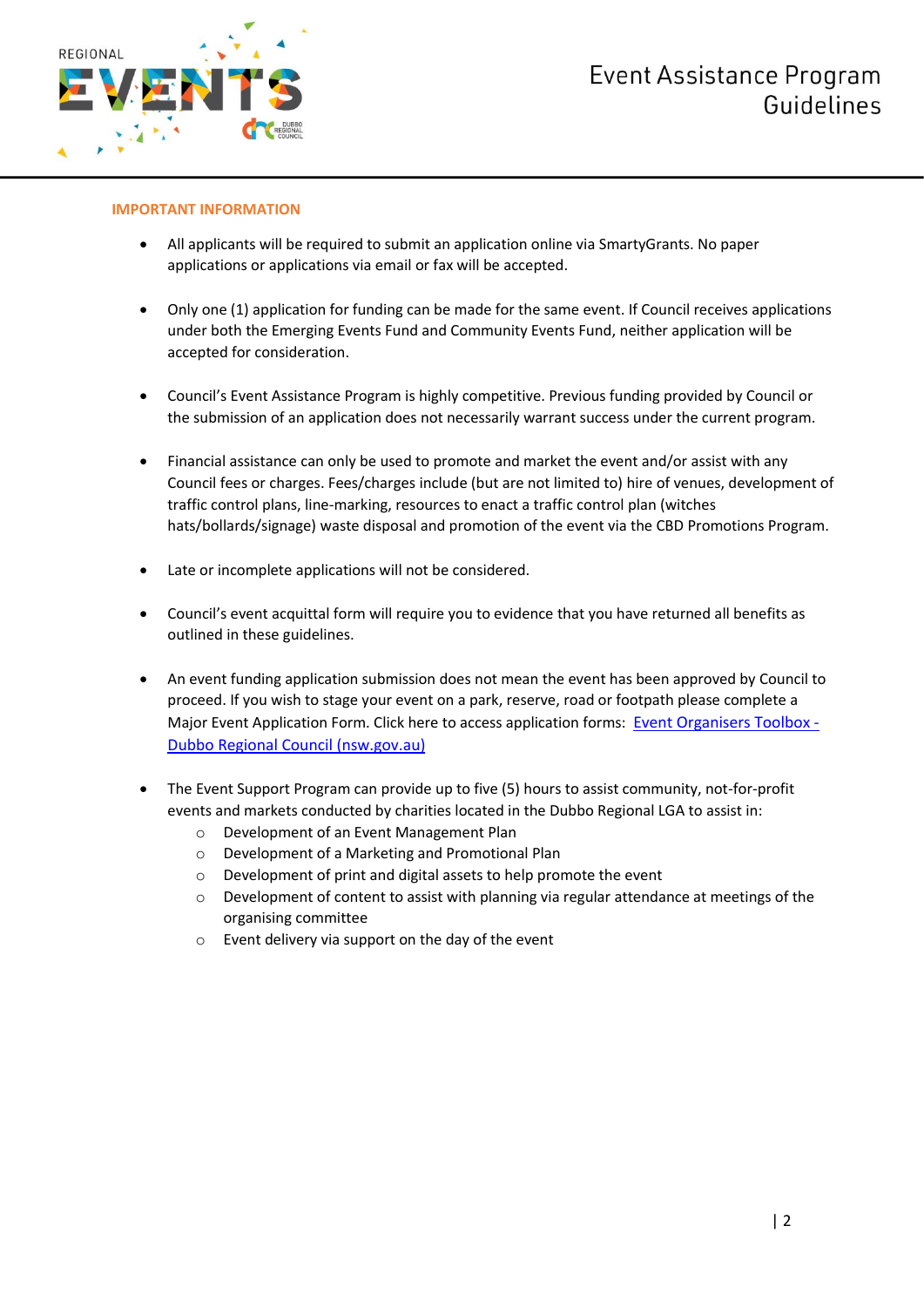

# **EVENT ASSISTANCE PROGRAM TERMS AND CONDITIONS**

Events that are successful under Council's Event Assistance Program must adhere to the following terms and conditions:

- Funds may only be used to promote and market the event and/or meet costs of Council fees/charges associated with the event. The funds can only be used for the purpose as specified in the application, unless written permission for a variation is obtained from Council.
- That Council will be advised in writing if there are any significant changes to the event as described in the application, or to the contact details of the recipient.
- The applicant must notify Council at the earliest opportunity that the event has been cancelled or postponed. If the event does not occur as scheduled for whatever reason, 100% of awarded funding must be repaid to Council.
- All Council and other permits, including approvals and appropriate insurance cover (as examples), relating to the event must be obtained or the awarded funding with be withdrawn.
- Where possible, the organisation will source goods and services for the event from within the Dubbo Regional Council Local Government Area.
- All recipients of funding are required to return all sponsorship benefits as outlined in these guidelines. (Refer page 9).
- Council reserves the right, as part of the assessment process, to request further information or documentation.
- Failure to provide an acquittal report will preclude the applicant from future funding opportunities.
- Successful funding applications do not guarantee success of future applications.
- Council reserves the right to negotiate the division of hours under the Event Support Program.

# **HELPFUL RESOURCES**

Council's Event Organisers Toolbox is compiled of templates and resources to assist you in planning your event. Click here to access the Event Organisers Toolbox: <https://www.dubbo.nsw.gov.au/Community-and-Groups/Events-Hub/event-organisers-toolbox>

Add your event to the Region's Event Calendar: Events Calendar . Dubbo Region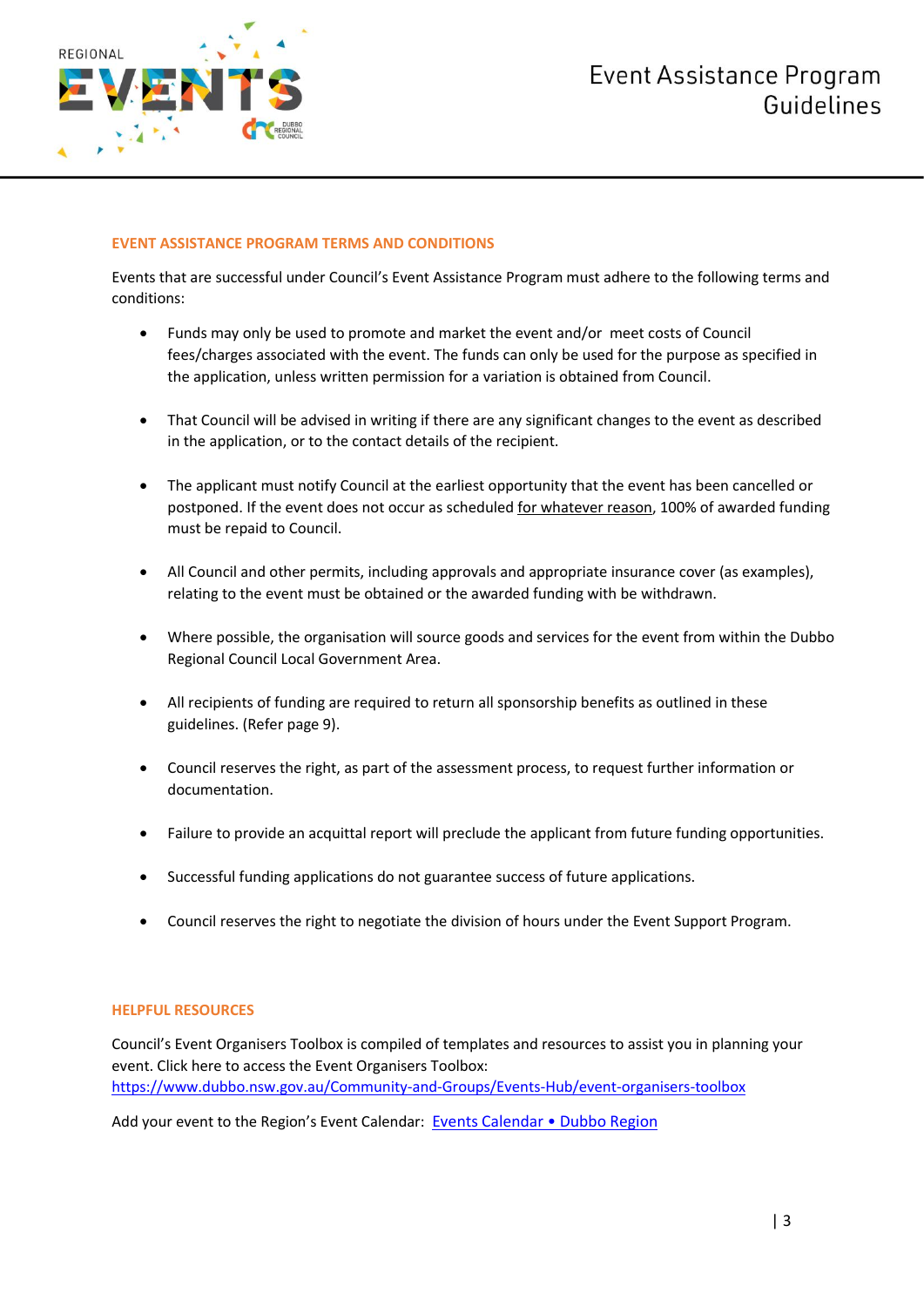

# GUIDELINES **| EMERGING EVENTS FUND**

**APPLICATIONS UP TO \$2,000 -** *Supporting new and emerging community events*

**Round 1 |** Opens 5 July 2021 to 16 August 2021 for events held prior to 30 June 2022 (closed) **Round 2 |** Opens 4 March 2022 to 11 April 2022 for events held prior to 31 December 2022

# *Who can apply?*

- Event organisers that are not-for-profit
- Must be first or second year of the event.

# *How much can I apply for and what can the funds be used for?*

 Events can apply for up to \$2,000 to help meet costs to promote and market the event and/or meet the cost of Council's fees and charges associated with the event.

# *What documents do I need to provide as part of my application?*

- Event organisers must provide the following documentation as part of the application process:
	- o Draft risk management plan and emergency evacuation plan
	- o Certificate of Currency \$20M Public Liability Insurance (or letter of intent from your insurer)
	- o Certificate of Currency \$20M Product Liability Insurance (if applicable)
	- o Projected budget

# *What factors will Council be considering when assessing my application?*

- Council will need to understand the skills and experience of the organiser/s to ensure that public funds being invested in the event are being managed in an appropriate manner.
- The event must not be intended as a one-off event and it must be a public event, inclusive and accessible.
- Events that are intended to deliver economic, social or cultural benefits and held outside school holiday and peak long weekend periods will be favourably considered.
- Council will also seek from the organiser how then intend to promote the Dubbo Region as a great place to live and hold events.

- Events that have been running for three (3) or more years.
- Events not arranged by a not-for-profit organisation.
- Events not held in the Dubbo Regional Council Local Government Area.
- Events that have received funding for the same event under another channel of funding provided by DRC.
- You are a religious group or religious event.
- You are a political organisation or your event has a political purpose.
- You are a federal/state government department or agency.
- Events that do not align with the Council's values or the Region's brand positioning.
- Events that have the potential to negatively impact Council's or our Local Government Area's reputation.
- Fundraising events or activities events that have a primary purpose to raise funds with the majority of profits generated distributed to third party organisations, agencies or charities with limited direct benefits to the Dubbo Regional Council Local Government Area.
- Events intended as a 'one-off' or that take place on a regular basis such as weekly, monthly or quarterly.
- Conferences or sporting events that are arranged as part of a local competition/series/schedule.
- The event has been held and you are applying for funding retrospectively.
- Applicants or applying organisations that have outstanding debts with Council.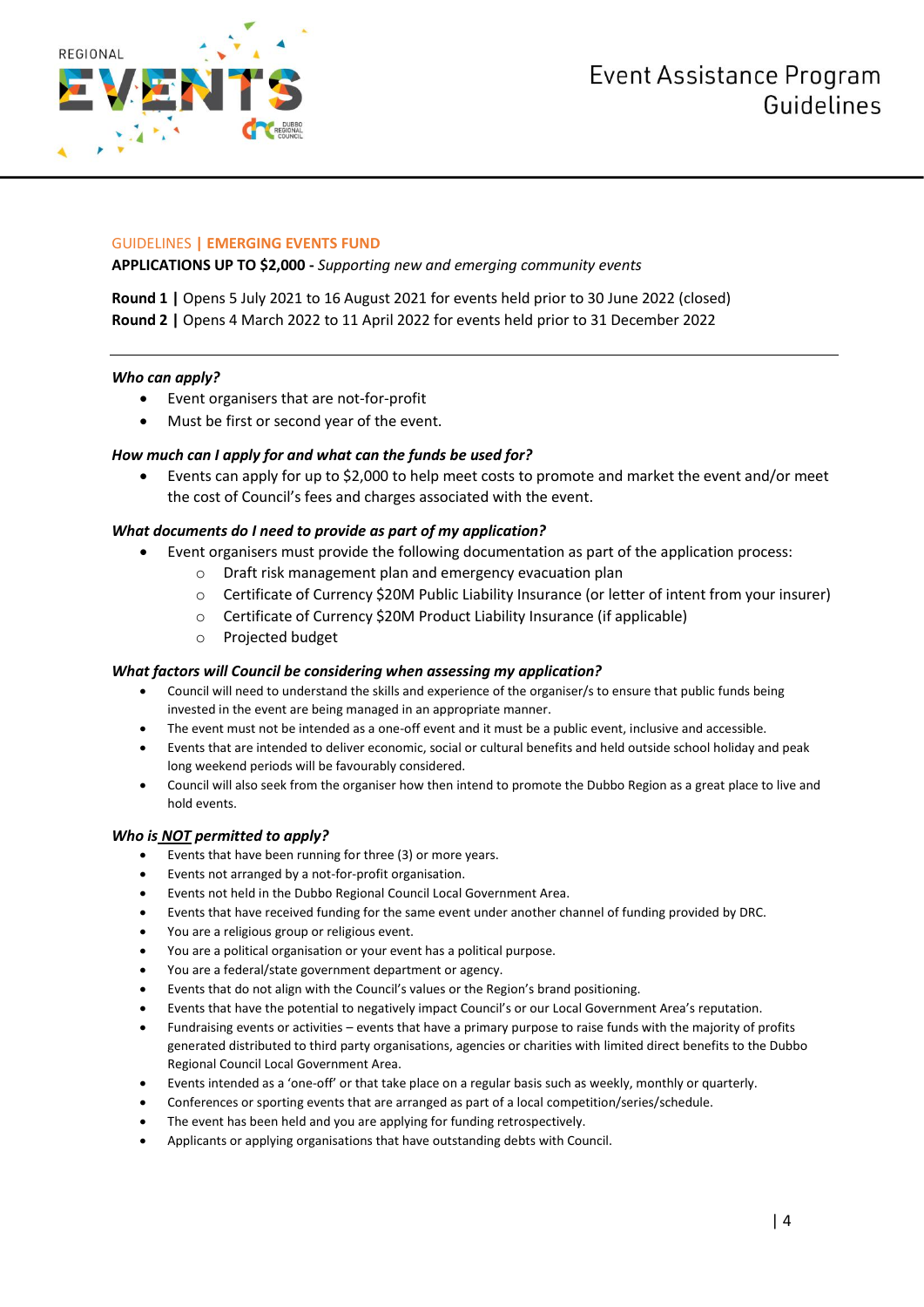

# GUIDELINES **| COMMUNITY EVENTS FUND**

**APPLICATIONS UP TO \$3,000 -** *Supporting local events that deliver social and cultural benefits*

**Round 1 |** Opens 5 July 2021 to 16 August 2021 for events held prior to 30 June 2022 (CLOSED) **Round 2 |** Opens 3 March 2022 to 11 April 2022 for events held prior to 31 December 2022

# *Who can apply?*

Event organisers that are not-for-profit.

# *How much can I apply for and what can the funds be used for?*

 Events can apply for up to \$3,000 to help meet costs to promote and market the event and/or to help meet the cost of Council's fees and charges associated with the event.

# *What documents do I need to provide as part of my application?*

- Event organisers must provide the following documentation as part of the application process:
	- o Draft risk management plan and emergency evacuation plan
	- o Certificate of Currency \$20M Public Liability Insurance (or letter of intent from your insurer)
	- o Certificate of Currency \$20M Product Liability Insurance (if applicable)
	- o Projected budget

# *What factors will Council be considering when assessing my application?*

- Events that have received three (3) consecutive years funding prior to 2021/2022 will be required to demonstrate new initiatives and continuous improvement strategies.
- The events must be open to the public, inclusive and accessible to everyone.
- Events that are intended to deliver social or cultural benefits and held outside school holiday and peak long weekend periods will be favourably considered.
- Council will also seek from the organiser how then intend to promote the Dubbo Region as a great place to live and hold events.

- Events not being arranged by a not-for-profit organisation.
- Events not held in the Dubbo Regional Council Local Government Area.
- Events that have received funding for the same event under another channel of funding provided by DRC.
- You are a religious group or religious event.
- You are a political organisation or your event has a political purpose.
- You are a federal/state government department or agency.
- Events that do not align with the Council's or destination's values, brand or have the potential to negatively impact the Council's or Local Government Area's reputation.
- Fundraising events or activities events that have a primary purpose to raise funds with the majority of profits generated distributed to third party organisations, agencies or charities with limited direct benefits to the Dubbo Regional Council Local Government Area.
- Events intended as a 'one-off' or that take place on a regular basis such as weekly, monthly or quarterly.
- Conferences or sporting events that are arranged as part of a local competition/series/schedule.
- The event has been held and you are applying for funding retrospectively.
- Applicants or applying organisations that have outstanding debts with Council.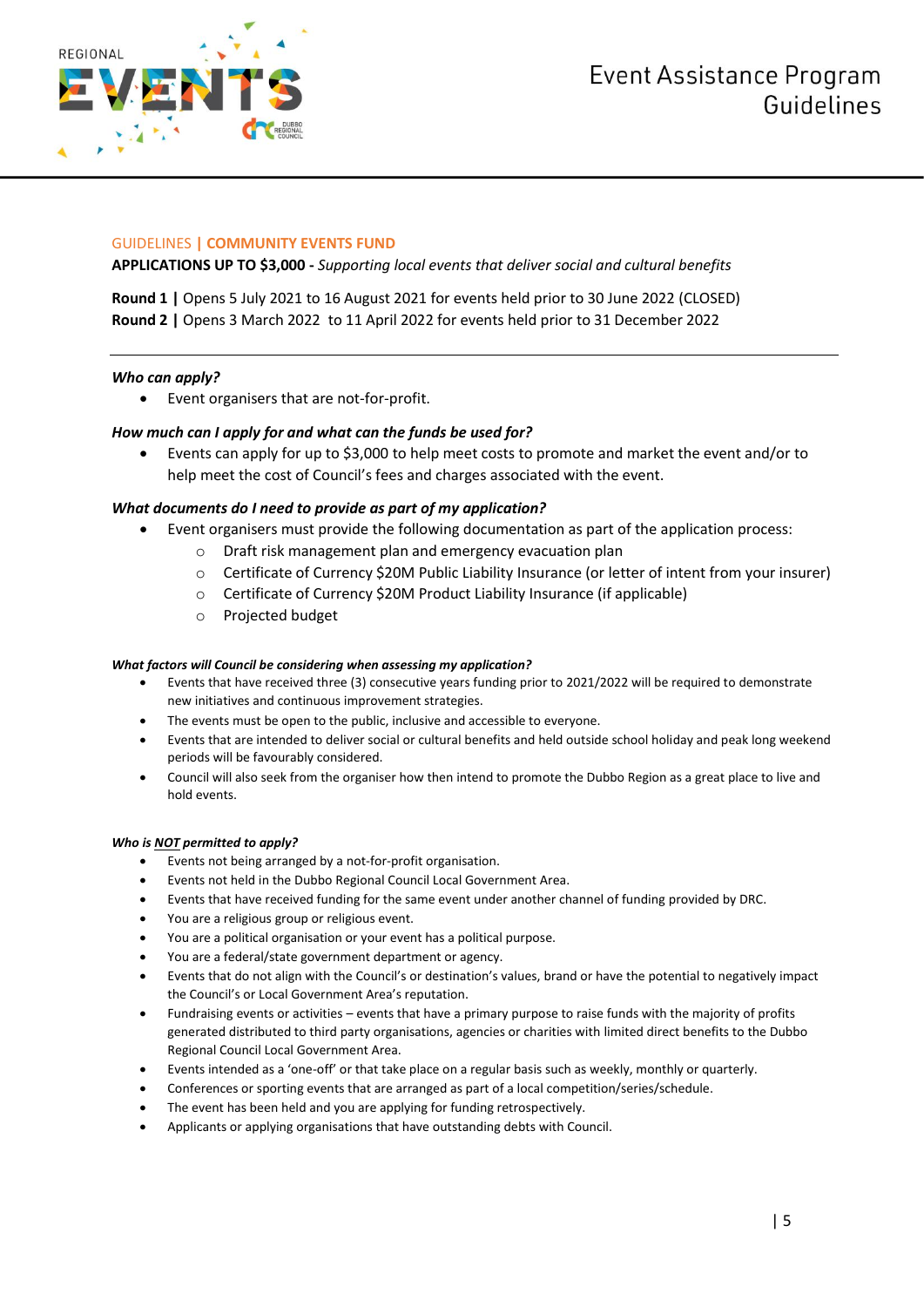



# GUIDELINES **| EVENT SUPPORT PROGRAM**

**APPLICATIONS UP TO FIVE (5) HOURS -** *Supporting events with time and skills of staff from Council's Regional Events Branch*

**Round 1 |** Opens 5 July 2021 to 16 August 2021 for events held prior to 30 June 2022 (CLOSED) **Round 2 |** Opens 4 March 2022 to 11 April 2022 for events held prior to 31 December 2022

# *Who can apply?*

- Event organisers that are not-for-profit.
- Market event organisers that are a charity located in the Dubbo Region.

# *How much can I apply for and what can the funds be used for?*

- Events can apply for up to five (5) hours to help develop plans, create content, develop digital assets and provide assistance on the day.
- Staff from Council's Regional Events Branch only.

# *What documents do I need to provide as part of my application?*

- Event organisers must provide the following documentation as part of the application process:
	- o Draft risk management plan and emergency evacuation plan
	- o Certificate of Currency \$20M Public Liability Insurance (or letter of intent from your insurer)
	- o Certificate of Currency \$20M Product Liability Insurance (if applicable)
	- o Projected budget

# *What factors will Council be considering when assessing my application?*

- Council will need to understand the skills and experience of the organiser/s to ensure that the event is being managed in an appropriate manner.
- The event must not be intended to be a one-off event and it must be a public event, inclusive and accessible to everyone.
- Events that are intended to deliver economic, social or cultural benefits and held outside school holiday and peak long weekend periods will be favourably considered.
- Events that do not apply for, or are not successful in receiving, funding will be favourably considered.

- Events not being arranged by a not-for-profit organisation.
- Events not held in the Dubbo Regional Council Local Government Area.
- Events that have received funding for the same event under another channel of funding provided by DRC.
- You are a religious group or religious event.
- You are a political organisation or your event has a political purpose.
- You are a federal/state government department or agency.
- Events that do not align with the Council's or destination's values, brand or have the potential to negatively impact the Council's or Local Government Area's reputation.
- Fundraising events or activities events that have a primary purpose to raise funds with the majority of profits generated distributed to third party organisations, agencies or charities with limited direct benefits to the Dubbo Regional Council Local Government Area.
- Events intended as a 'one-off' or that take place on a regular basis such as weekly, monthly or quarterly; with the exception of markets staged by charities located in the Dubbo Region LGA.
- Conferences or events that are arranged/delivered as part of a local competition/series/schedule.
- Applicants or applying organisations that have outstanding debts with Council.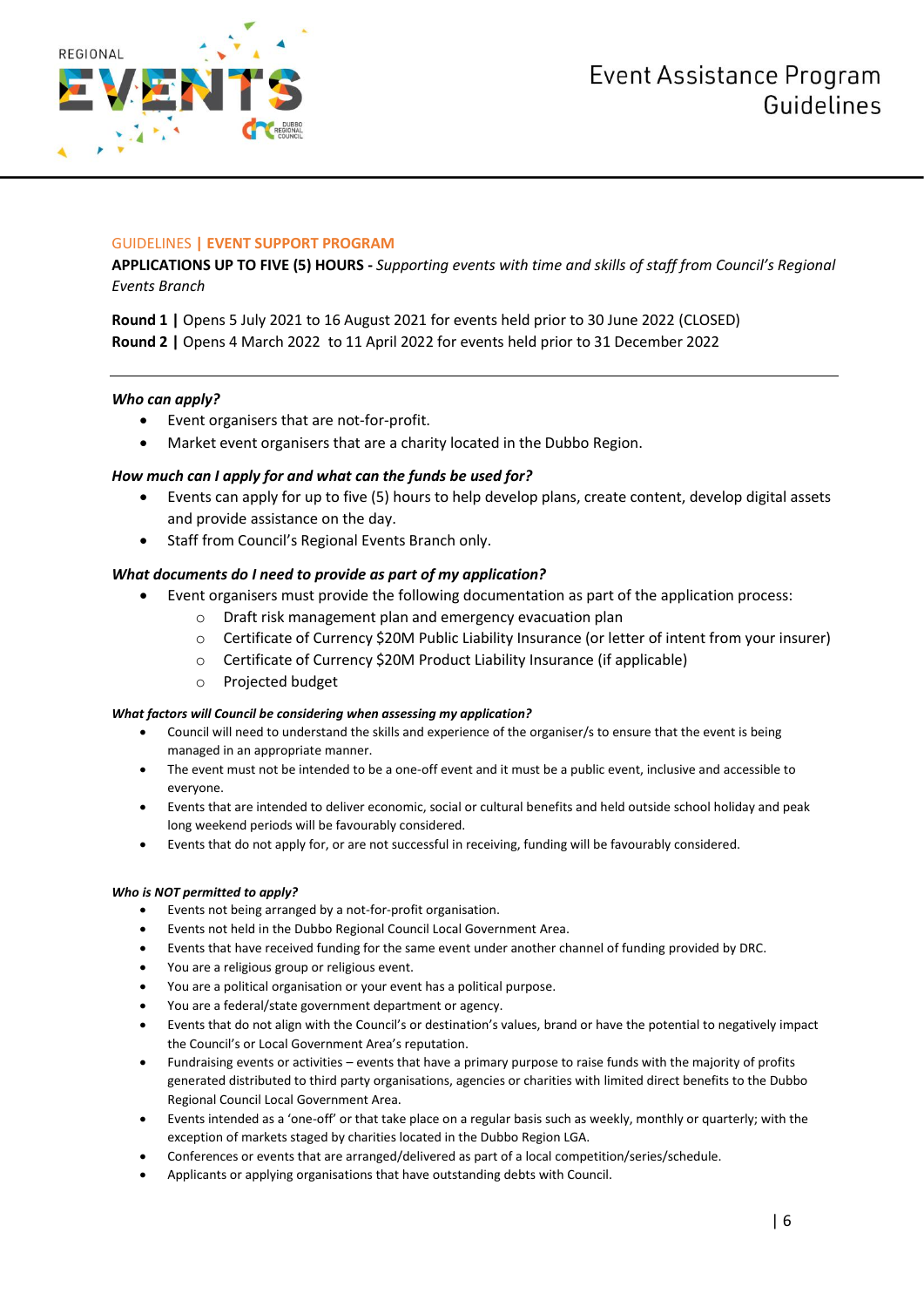

# GUIDELINES **| DESTINATION EVENTS FUND**

**Stream 1***: Supporting events that deliver significant reputation, brand and economic benefits - applications up to \$10,000*

> *Open August 2023 and close October 2023 (one round only) - the event must be held between 1 January 2023 and 31 December 2023*

**Stream 2***: Incentive funding to attract and retain major event activity delivering significant economic benefits* 

*Funding open all year round and subject to availability of funding under Council's budget.*

*The economic benefit of events applying for incentive funding must be no less than \$400,000. Events applying for incentive funding must make a commitment to hold the event in the Dubbo Region for three years. Locally organised events are ineligible to apply. Council reserves the right to determine funding outside the Guidelines should the event be deemed to be of benefit to the Dubbo Region.*

# **Stream 1:**

# *Who can apply?*

- Events that have a strong brand or the potential to amplify the Dubbo Region's reputation as a destination including promotion of the Region's value propositions on offer to event owners.
- Events that can deliver strong economic benefits.

# *How much can I apply for and what can the funds be used for?*

- Events can apply for up to \$10,000 to help meet costs of promotion/marketing of the event and/or to help meet the cost of Council's fees and charges associated with the event.
- Events seeking funding over \$10,000 can apply at any time under Stream 2 Incentive Program however, funding is subject to available funds within Council's budget at the time of application.

# *What documents do I need to provide as part of my application?*

- Event organisers must provide the following documentation as part of the application process:
	- o Draft Risk management plan and emergency evacuation plan
	- o Certificate of Currency \$20M Public Liability Insurance (or letter of intent from your insurance agent)
	- o Certificate of Currency \$20M Product Liability Insurance (if applicable)
	- o Projected budget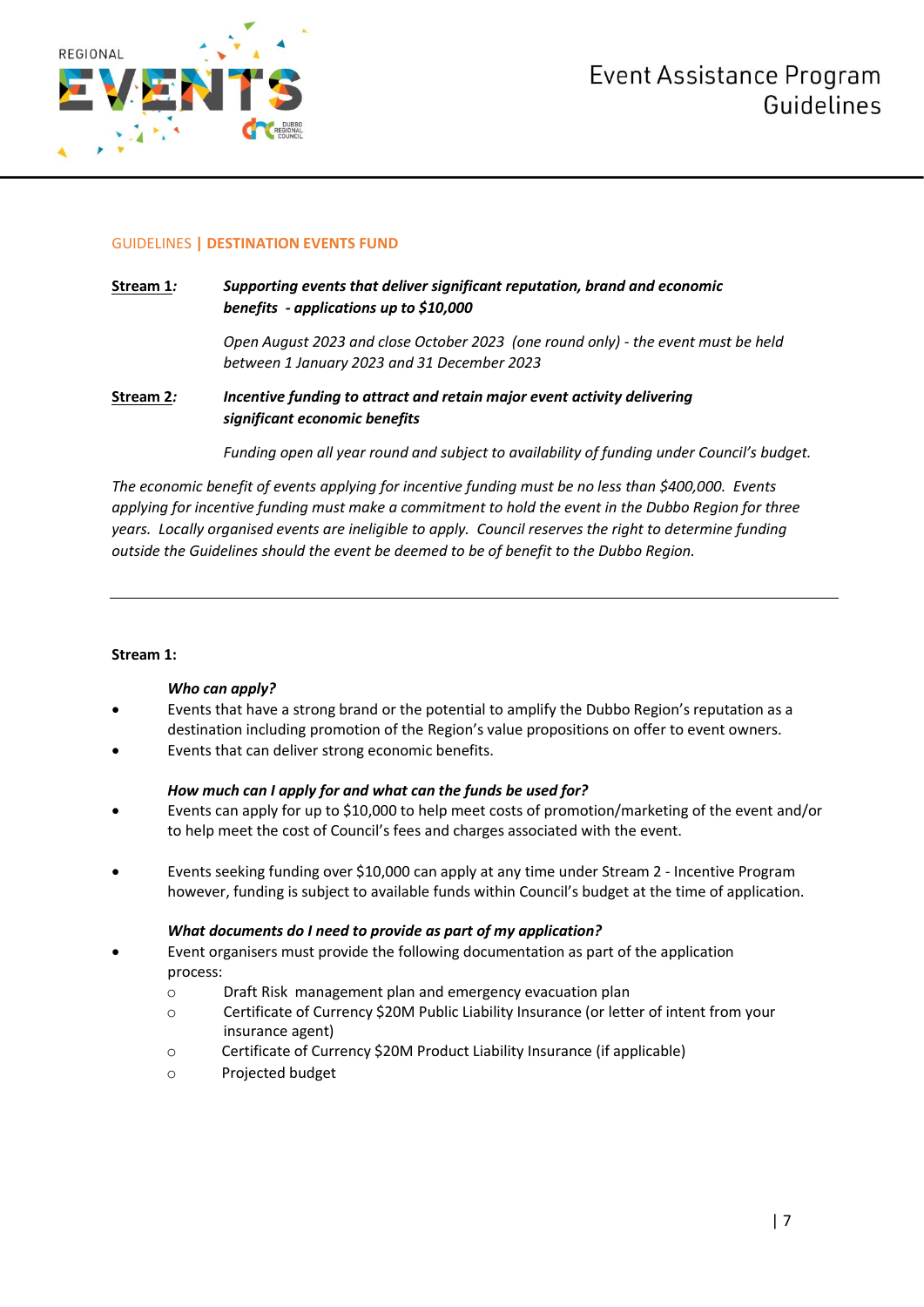# **Event Assistance Program** Guidelines



# *What factors will Council be considering when assessing my application?*

- The strength of the event owner or event brand; ability of the event to promote the Dubbo Region and estimated economic benefit that will be derived by holding the event in the LGA.
- The event is being delivered by an organising committee/event owner that has a proven record of successfully arranging and delivering major events.
- Events that intend to be staged over multiple years, and timed to be held outside school holiday and peak long weekend periods will be favourably considered.

- Events not held in the Dubbo Region LGA.
- Locally organised events
- Events that have received funding for the same event under another channel of funding.
- You are a religious group or religious event.
- You are a political organisation or your event has a political purpose.
- You are a state government department or agency.
- Events that do not align with the Organisation or destination's values, brand or have the potential to negatively impact the Council's or LGA's reputation.
- Events that take place on a regular basis such as weekly, monthly or quarterly.
- Conferences or sporting events that are arranged/delivered as part of a local competition/series/schedule or calendar of events.
- The event has been held and you are applying for funding retrospectively.
- Events seeking Incentive Funding Stream 2 must not be locally organised events.
- Fundraising events or activities events that have a primary purpose to raise funds with the majority of profits generated distributed to third party organisations, agencies or charities with limited direct benefits to the Dubbo Regional LGA.